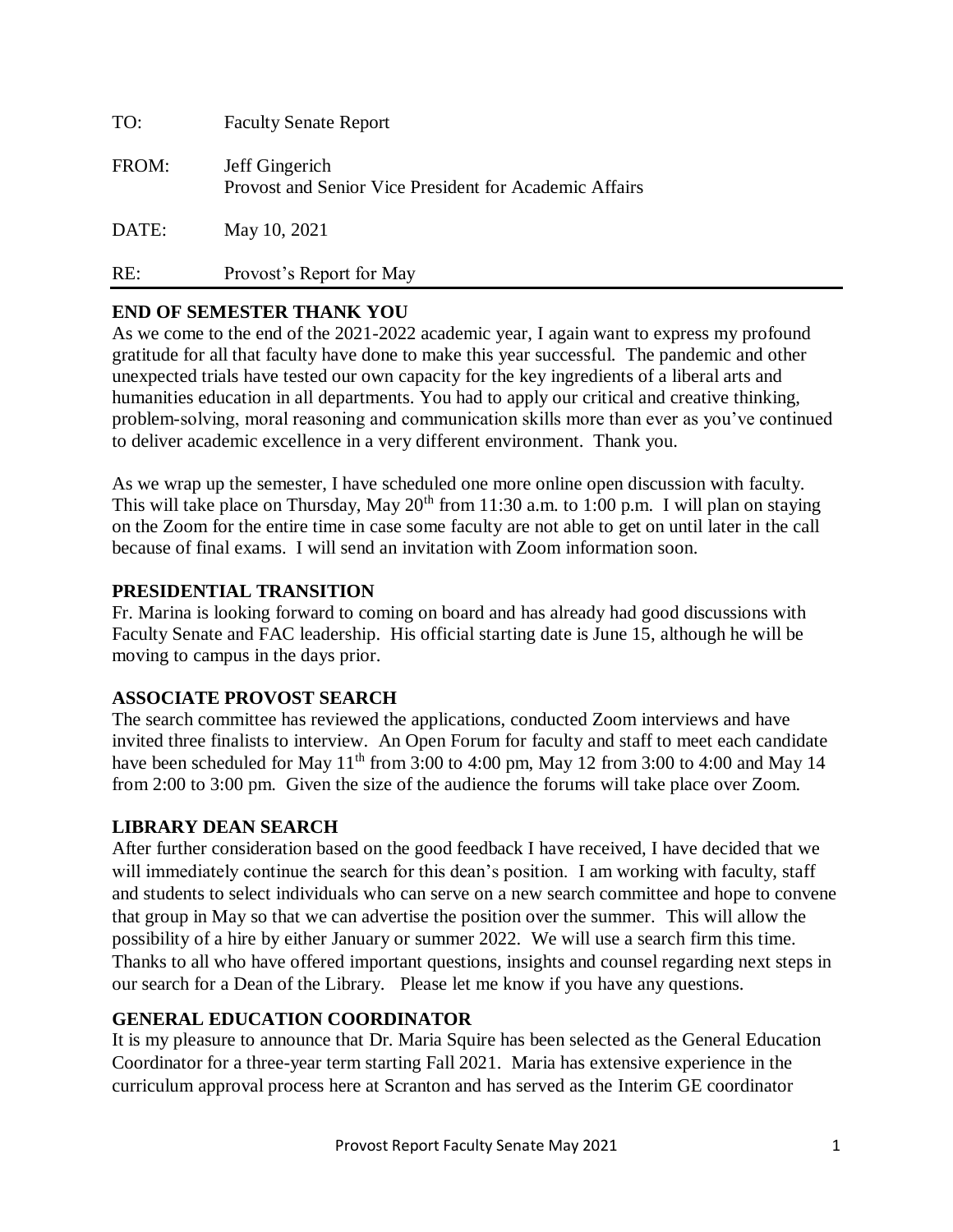during this academic year. Additionally, Maria has served on the Curriculum Conference Committee (CCC) for nine years and served as its Chair from 2017-2020. She has also served the past 2 years as the co-Chair of the Faculty Senate Curriculum Committee (FSCC) and has been a member of that committee for nine years. Maria previously served for 6 years as a Faculty Senator and is completing the first year of a new term as a Faculty Senator this academic year. She has also been a member of its Executive Committee for several years.

# **DIRECTOR OF FIRST YEAR SEMINAR**

It is also my pleasure to announce that Dr. Teresa Grettano has agreed to serve as the Director of First Year Seminar starting in the Fall, replacing Charles Pinches who has served in the role for many years. I know you joining me in thanking Charles for his years of service and welcome Teresa into her new role. Teresa has taught the FYS since its inception, and she's served on the advisory board since 2014, often helping to plan and deliver the May workshop. She also helped organize and host the Igantian Values in Action Lecture. Teresa's commitment to the mission is evident in all that she does. She is in the process of completing her formation through the AJCU Ignatian Colleagues Program and the Jesuit Center guided 19<sup>th</sup> Annotation. She has been on pilgrimages to Spain, Jerusalem, and El Salvador that led to deeper understandings of the Jesuit influences and histories there. She has been a member of The Ellacuría Initiative since she arrived on campus, and she has served as its director since 2019.

# **STRATEGIC PLAN**

The 2020 [Strategic Plan](http://www.scranton.edu/strategicplan) was constructed through a widely consultative process that included reflection on assessment, campus-wide surveys and fora, discussions with representative governance groups, and the continued work and careful discernment of the University Planning Committee (UPC) and President's Cabinet. Following approval by the Board of Trustees in September 2020, we have moved ahead with a communications plan to share information about the plan's implementation and progress with members of the University community and beyond.

Annual and periodic progress reporting will include reflection on the status of performance indicators and metrics (including, for example, student enrollment and persistence data, diversity and inclusion measures, and faculty and student research activity data) and results from internal assessments and measures of student experience and satisfaction.

As part of our holistic, integrated planning model, University departments, colleges, and other administrative areas have this year been identifying ways to support the plan through their own activities and collaborative initiatives. This important operational work will culminate this spring and summer as part of our annual planning and reporting cycle. Strategic plan progress reporting will draw information from these areas to further describe how we are meeting the strategic plan's goals.

Despite the practical challenges of navigating this first year of the strategic plan under the backdrop of the COVID-19 pandemic, we are excited to celebrate concrete outcomes. Supporting our students, their well-being, and their pursuit of their *Faith, Purpose, and Passion* has been paramount during these uniquely difficult times. Other work includes growth in *Humanities* programming, and general education curriculum review; deep focus on *Diversity and Inclusion*, including the first phase of development for a new University-wide plan; *Advancing the*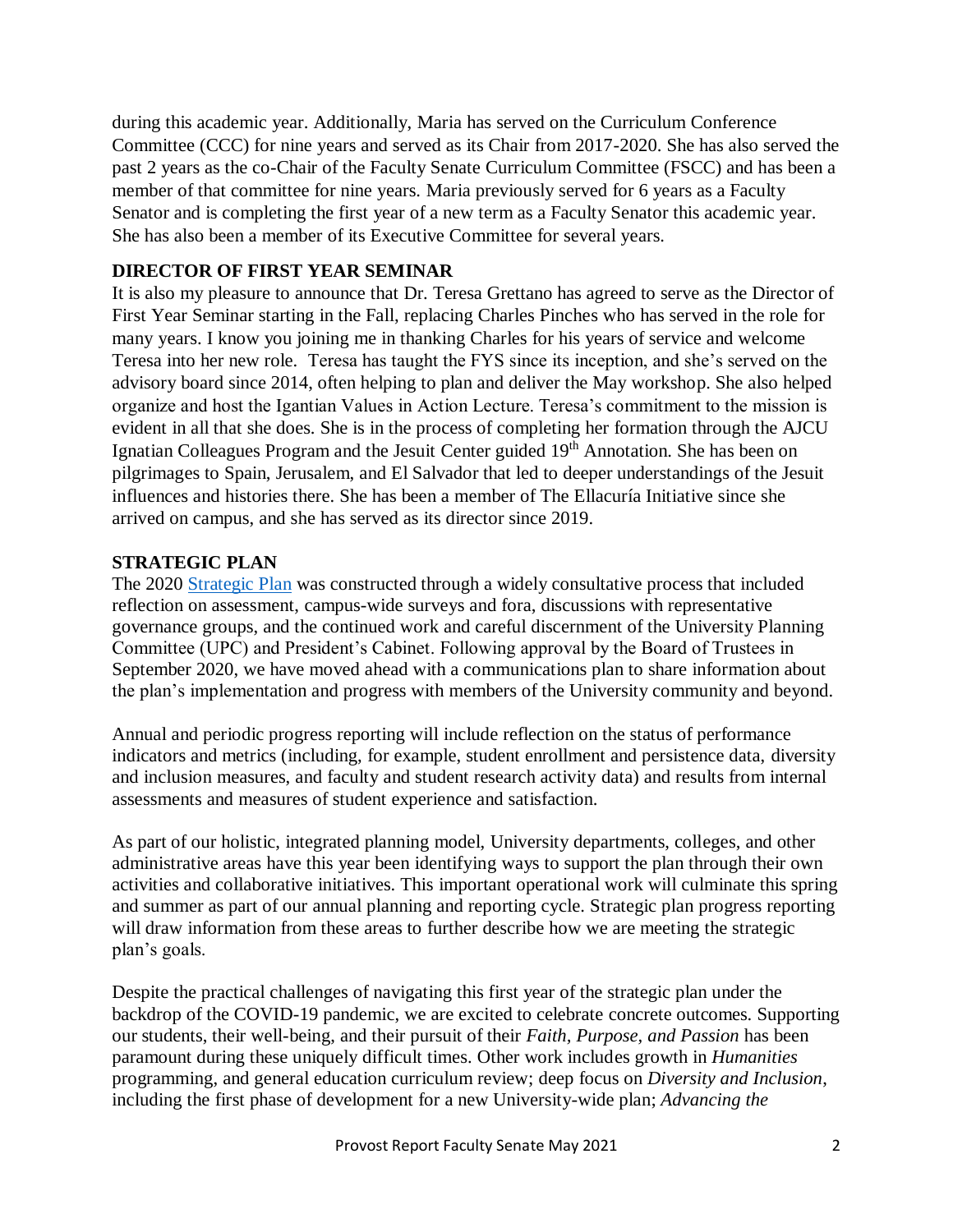*University* through strategic enrollment planning, including the new Office and Director of Student Retention and Completion, and several new academic programs; and realizing new *Partnerships in our Mission* through academic agreements and dialogue with the City of Scranton.

### **DIVERSITY AND INCLUSION STRATEGIES**

We continue to prioritize diversity, equity and inclusion efforts on campus as we work toward being a more welcoming and safe community. Here are a few key highlights of this work:

#### **Diversity and Inclusion Strategic Plan**

The Diversity and Inclusion Planning Team started to pull together a preliminary draft of the Strategic Plan based on information gathered during the information and data gathering stage. Once the draft is assembled, the Diversity and Inclusion Planning Team will meet with additional campus constituencies for feedback and input.

#### **HEDS Diversity and Equity Survey**

The Provost's Council for Diversity and Inclusion recently received the results of the HEDS Diversity and Equity Survey that was administered in the fall semester. The Council will be examining the data to further inform the Council's work, and to assist the University as it works to develop co-curricular education, DEI programs and activities. The Council will share information with the campus once it completes a review and analysis of the information.

#### **Diversity Hire Workgroups**

Patricia Tetreault, Vice President for Human Resources, and I convened a group earlier this year to assist the Office of Equity and Diversity in identifying and implementing steps to expand the pool of candidates and intentionally seek to build a faculty and staff that better represent the growing diversity of our student body. The group met with the Departments involved in the cluster hire to listen and collect their input and feedback to incorporate into the diversity hiring guidebook to be used by faculty search committees. The guidebook has been sent to FAC for review.

#### **Faculty DEI Training**

A subcommittee made up of faculty members of the Provost's Council for Diversity and Inclusion, and administrators, have been meeting on a biweekly basis to discuss and examine faculty training needs related diversity, equity and inclusion. Our goal is to develop a plan for faculty development that will be the most effective and impactful to educate our faculty and to serve all of our students.

#### **FACULTY SEARCHES**

|                 | We have successfully completed ten faculty searches: |                               |
|-----------------|------------------------------------------------------|-------------------------------|
| Alicia Hatcher  | <b>Assistant Professor</b>                           | <b>English and Theatre</b>    |
| Neelam Lahankar | <b>Faculty Specialist</b>                            | Chemistry                     |
| Nicole Hoskins  | <b>Assistant Professor</b>                           | Theology/RS                   |
| Rachel Frissell | <b>Faculty Specialist</b>                            | Physics and Engineering       |
| Dana Brookover  | <b>Assistant Professor</b>                           | Counseling and Human Services |
|                 |                                                      |                               |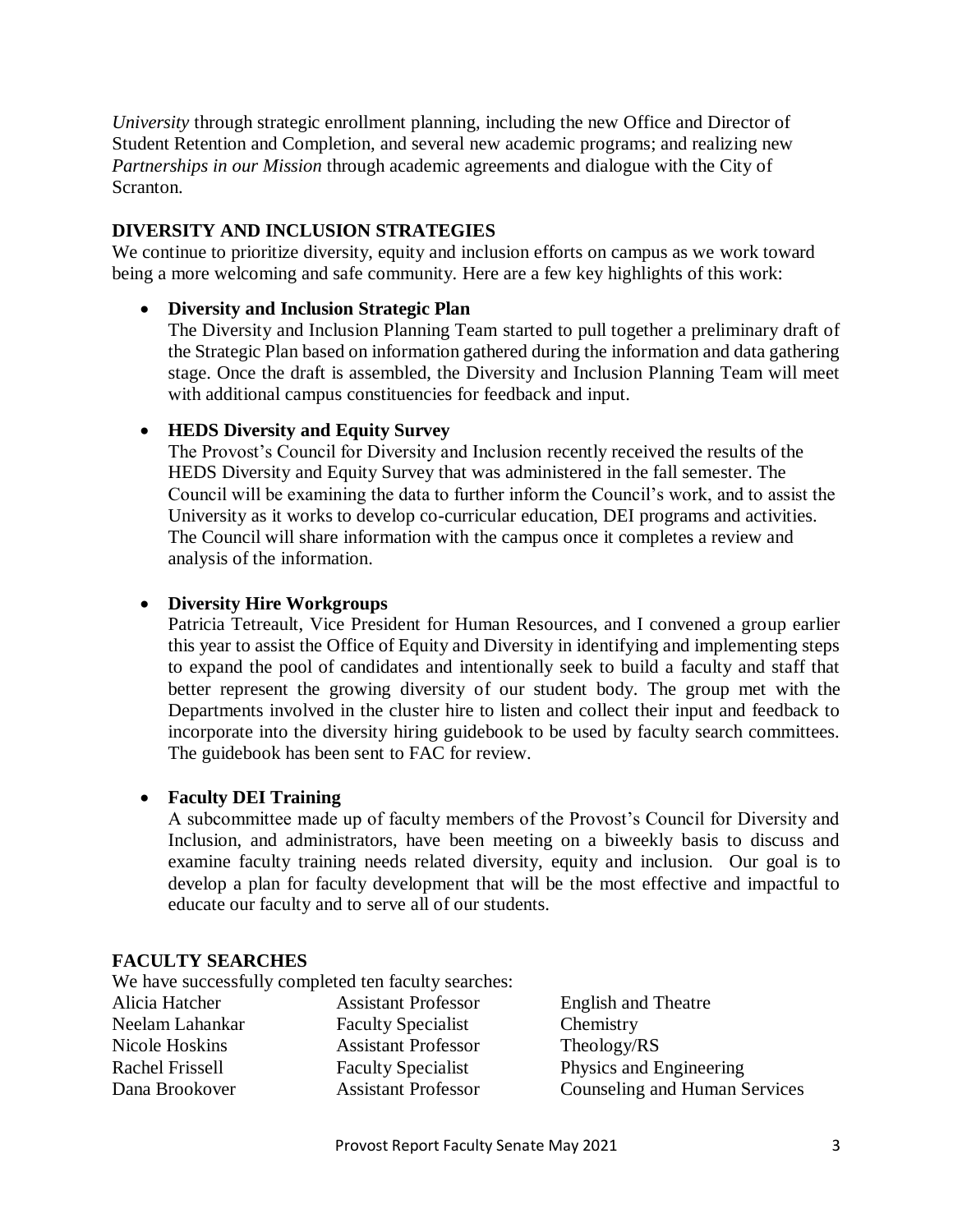| Natalie Gilboy   | <b>Faculty Specialist</b>  | <b>Nursing</b>            |
|------------------|----------------------------|---------------------------|
| Sayed Banitabaei | <b>Assistant Professor</b> | Physics/Engineering       |
| Bibi Khan        | <b>Assistant Professor</b> | <b>Biology</b>            |
| David Mahalak    | <b>Faculty Specialist</b>  | <b>OIM</b>                |
| John Kaufman     | <b>Faculty Specialist</b>  | <b>Computing Sciences</b> |
|                  |                            |                           |

#### **PRESIDENT'S FELLOWSHIP SUMMER RESEARCH 2021**

This year the following faculty and students received a President's Fellowship Summer Research Grant: Dr. Michael Allison - Isaiah Livelsberger *An Evaluation of UN-led-State Building Initiatives* 

| Dr. Michael Allison - Isaiah Livelsberger | An Evaluation of UN-led-State Building Initiatives<br>in Post-Civil War Societies                                     |
|-------------------------------------------|-----------------------------------------------------------------------------------------------------------------------|
| Dr. Vincent Farallo - Catherine Renton    | Soil Microhabital Differences Between Two<br>Microendemic Salamanders                                                 |
| Dr. Christopher Howey - Liza Bruno        | Studying the Effects of Ambient Light at Night<br>(ALAN) on Testosterone Production and<br><b>Aggressive Behavior</b> |
| Dr. Christopher Howey - Nicolette George  | Investigating the Influence of Ambient Light at<br><b>Night on Bone Density</b>                                       |
| Dr. Cara Krieg - Shane Power              | Effects of Environmental and Parental Quality on<br><b>House Wren Preproductive Success</b>                           |
| Dr Jessica Nolan - Koebe Diaz             | Empathy and Authority at the Southern Border: A<br>Scenario Study                                                     |
| Dr. Ismail Onat - Fatima Torres           | <b>Effects of Employment on Recidivism</b>                                                                            |
| Dr. Adam Pratt - Peter Burke              | A Just Recognition: Acknowledging and<br>Chronicling the History of the Indigenous Peoples<br>of the Wyoming Valley   |
| Dr. Marc Seid - Emily Allen               | The Effects of Age on Cellular Respiration Rates<br>in Camponotus floridanus                                          |
| Dr. Marc Seid - Laura Miller              | The Effects of Bacteriophage Transfer in<br>Camponotus Pennsylvianicus Through<br>Trophallaxis                        |

# **OFFICE OF RESEARCH AND SPONSORED PROGRAMS**

The 2021 Celebration of Student Scholars, which recognizes both undergraduate and graduate student scholarship, will be held in a virtual format. Students have been asked to submit an abstract that will be available to the University community. They also given the option of submitting a video describing their project and conclusions. Students from all colleges and disciplines have been encouraged to participate.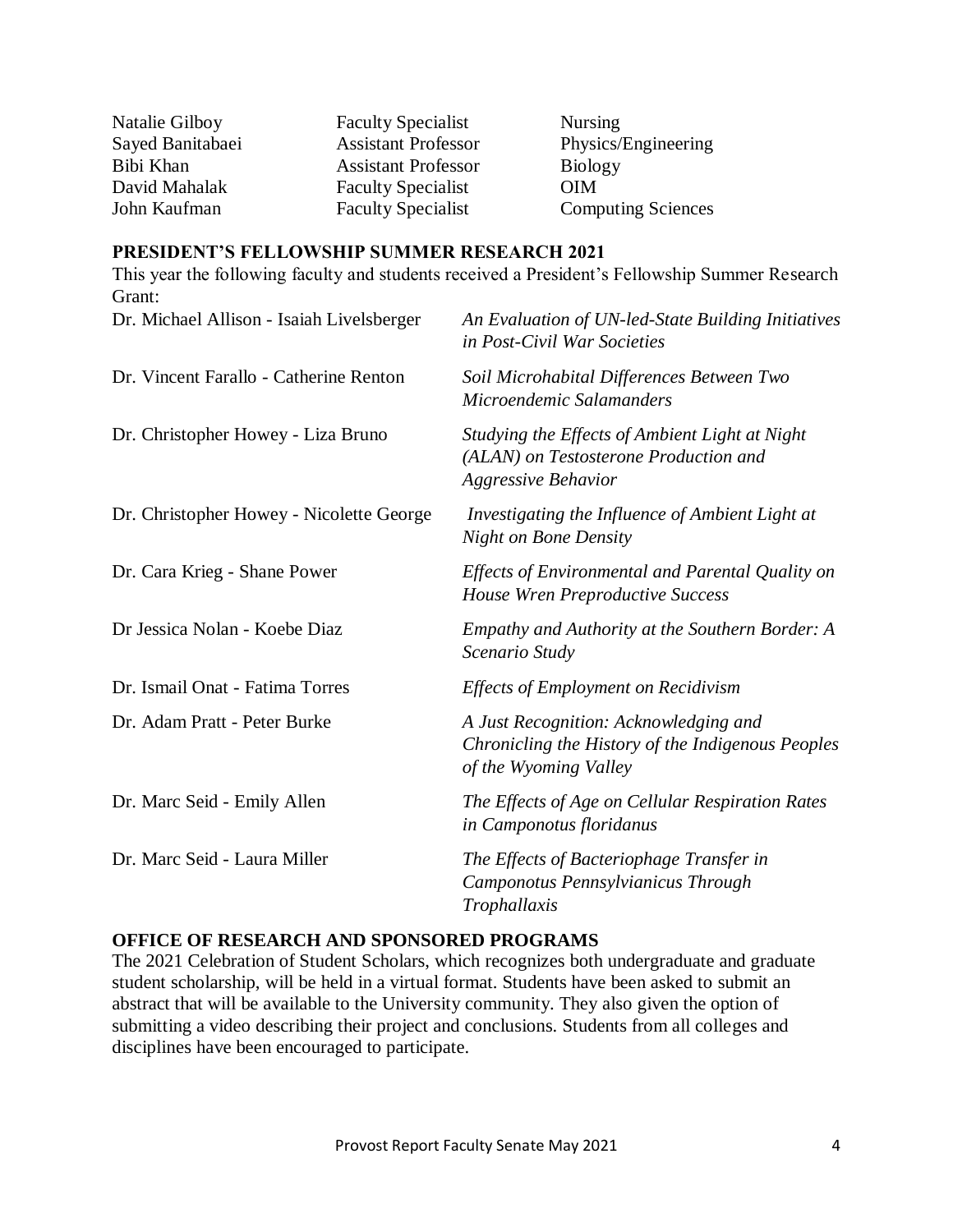# **CURRICULUM APPROVALS**

| <b>New Course</b>                                               | <b>Date Posted</b> |
|-----------------------------------------------------------------|--------------------|
| SLP 500: Research Methods in CSD                                | 3/29/21            |
| SLP 518: Professional Issues Ethical Conduct & IPE              | 3/29/21            |
| SLP 533: Acquired Linguistic-Cognitive Communication Disorders  | 3/29/21            |
| SLP 548: Cognitive & Psychiatric Habilitation/Rehabilitation    | 3/29/21            |
| SLP 564: Advanced Diagnostic in Swallowing Disorders            | 3/29/21            |
| SLP 566: Management of Speech & Swallowing - Post Head & Cancer | 3/29/21            |
| SLP 568: Residency Field Placement II                           | 3/29/21            |
| SLP 580A: Virtual Clinical Simulation I                         | 3/29/21            |
| <b>SLP 580B: Virtual Clinical Simulation II</b>                 | 3/29/21            |
| SLP 580C: Virtual Clinical Simulation III                       | 3/29/21            |
| SLP 580D: Virtual Clinical Simulation IV                        | 3/29/21            |
| SLP 580E: Virtual Clinical Simulation V                         | 3/29/21            |
| SLP 581A: Residency Field Placement I                           | 3/29/21            |
| SLP 581B: Speech-Language-Hearing Assessment & Intervention I   | 3/29/21            |
| SLP 581C: Speech-Language-Hearing Assessment & Intervention II  | 3/29/21            |
| PS 234: Policy Analysis                                         | 3/19/21            |
| PS 339: Social Welfare Policy                                   | 3/19/21            |
| HAD 529: Assisted Living Administration                         | 3/9/21             |
| HAD 528: Nursing Home Administration                            | 3/9/21             |
| HIST 351: Global Environmental History                          | 2/5/21             |
| HIST 351: Global Environmental History                          | 2/5/21             |
| LIT 225 Monsters Aliens Superheros                              | 2/5/21             |
| <b>Course Change</b>                                            |                    |
| PSYC 481 Field Experience in Applied Psychology                 | 2/5/21             |
| PSYC 310 Multivariate Statistics                                | 2/5/21             |
| PSYC 228 Health Psychology                                      | 2/5/21             |
| PSYC 491 History & Literature of Psychology II                  | 2/5/21             |
| PSYC 490 History & Literature of Psychology I                   | 2/5/21             |
| COMM 224: Media Writing                                         | 2/5/21             |
| <b>COMM 215: Introduction to Communication Theory</b>           | 2/5/21             |
| CJ 311 GIS for Public Safety                                    | 2/5/21             |
| BIOL 271: Entomology                                            | 2/8/21             |
| BIOL 271L: Entomology Lab                                       | 2/8/21             |
| <b>Course Deletion</b>                                          |                    |
| HD 334 – Couple and Family Therapy                              | 2/5/21             |
| HD 224 – Family Development                                     | 2/5/21             |
| HD 325 Abnormal Child Psychology                                | 2/5/21             |
| NURS 344: Forensic Healthcare of Victims                        | 2/17/21            |
| NURS 345: Forensic Healthcare of Offenders                      | 2/17/21            |
| NURS 405: Health Writing for Publication                        | 2/17/21            |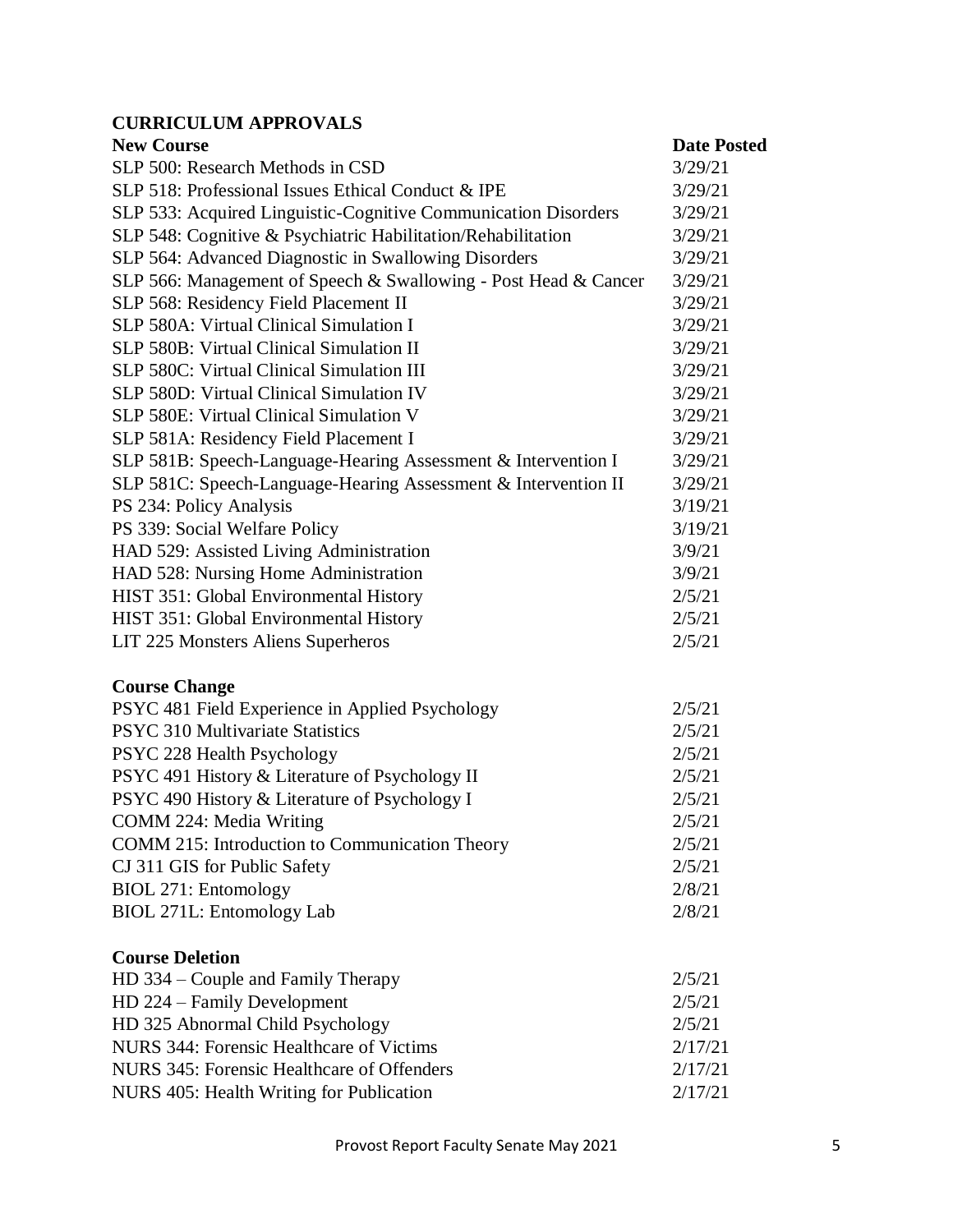| <b>NURS 410: Nursing Management</b>                         | 2/17/21 |
|-------------------------------------------------------------|---------|
| NURS 511: Epidemiology and Methods of Prevention            | 2/17/21 |
| NURS 543: Contemporary Criminal for Health Professionals    | 2/17/21 |
| NURS 544: Forensic Health Care of Victims                   | 2/17/21 |
| NURS 545: Forensic Health Care of Offenders                 | 2/17/21 |
| NURS 553: Theoretical Foundations of Case Management        | 2/17/21 |
| NURS 565: Nurse Anesthesia Residency I                      | 2/17/21 |
| NURS 567: Professional Practice of the CNS                  | 2/17/21 |
| NURS 568: Advanced Application of the Professional Practice |         |
| of the CNS                                                  | 2/17/21 |
| NURS 575: Nurse Anesthesia Residency II                     | 2/17/21 |
| NURS 584: Case Management Clinical Practicum                | 2/17/21 |
| NURS 585: Nurse Anesthesia Residency III                    | 2/17/21 |
| NURS 596: Clinical Applications of Adv. Practice Concepts   | 2/17/21 |
|                                                             |         |
| <b>Program Change</b>                                       |         |
| <b>Secondary Education - Mathematics</b>                    | 2/1/21  |
| Social Media Strategies                                     | 2/5/21  |
| <b>Business Communication</b>                               |         |
| <b>Lifespan Development Concentration</b>                   |         |
| Philosophy                                                  | 2/8/21  |
| Women's and Gender Studies                                  |         |
| Criminal Justice, AS                                        |         |
| Sociology, AS                                               |         |
| <b>International Language Business</b>                      |         |
| <b>Classical Studies</b>                                    | 2/26/21 |
| <b>International Studies</b>                                |         |
| <b>Modern Languages</b>                                     | 2/26/21 |
| <b>Nurse Anesthesia Post MSN Track</b>                      |         |
| Nurse Anesthesia Post Master's MSN Track                    |         |
| <b>Theatre Minor</b>                                        |         |
| Mathematics, BS<br>2/24/21                                  |         |
| <b>SJLA</b>                                                 | 2/8/21  |
|                                                             |         |

# **UPDATES**

- Each year, the Graduating Senior class selects its Teacher of the Year. I am pleased to report that this year's honoree is Dr. Yaodong Bi of the Computing Sciences Department. The Student Government President, Jeffery Colucci, will present the award during the Class Night celebration on May 21**.** Please join me in congratulating Bi on receiving this richly-deserved honor.
- Special Collections recently received a journalism-related collection from alumnus Gene Gibbons '64, H'96. Gibbons spent much of his career as a White House Correspondent for United Press International and Reuters. The collection consists of items documenting his